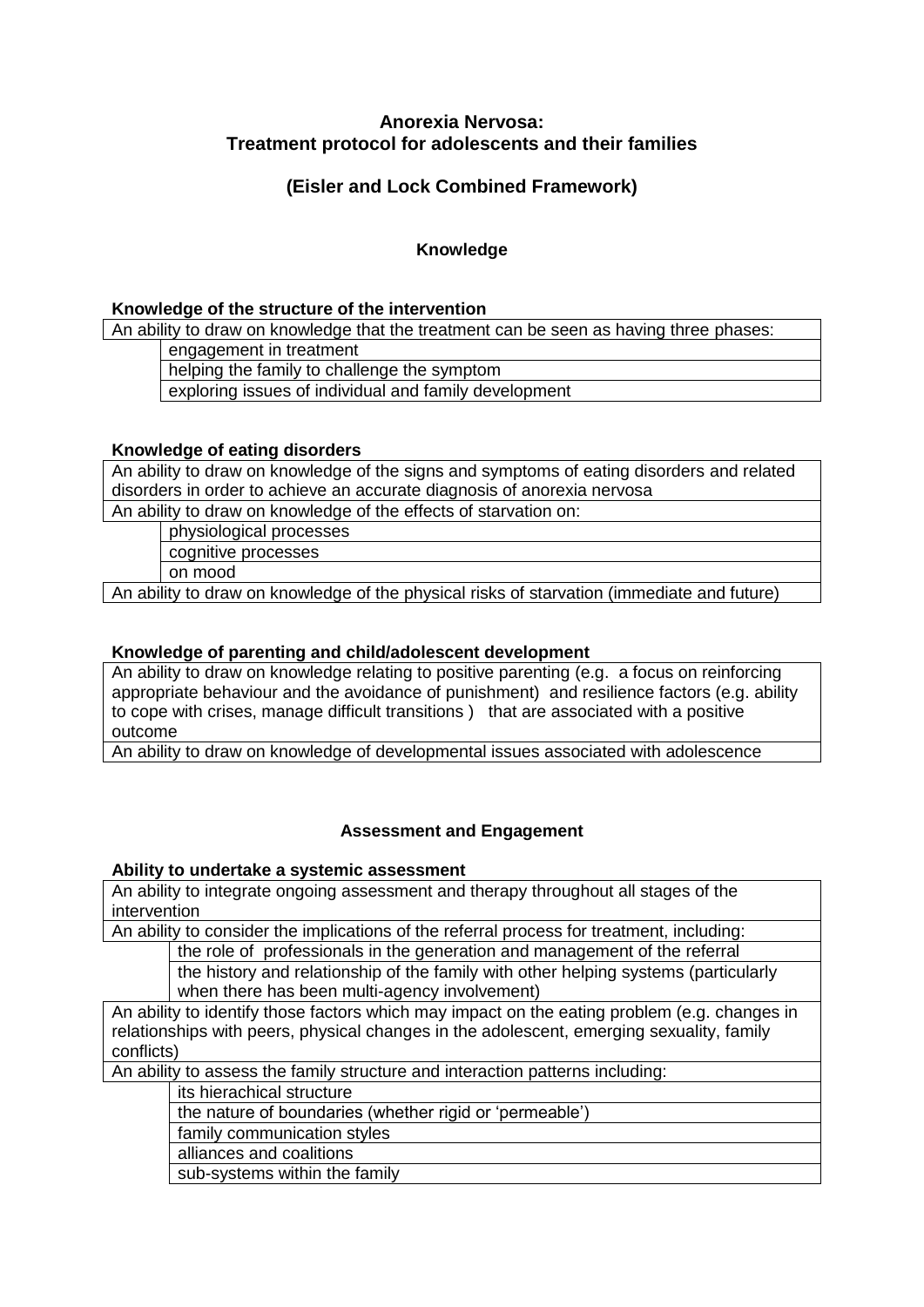#### **Ability to assess the impact of the eating disorder on the family**

An ability to gather information about the history of the eating disorder

An ability to gather information about the ways in which the family has attempted to manage problems associated with eating

An ability to explore family beliefs about the problem and its development

An ability to assess how the family have become caught up in processes focused on anorexia and:

the ways in which this prevents them from using their resources and strengths how this might need to change in order to initiate recovery

An ability to elicit different family members' "narratives" about their experience of the problem An ability to notice when family members may be feeling guilty or blamed, and to address this early on

#### **Ability to assess medical risk**

An ability to assess the severity of the anorexia

An ability to work in a multidisciplinary team to get a detailed medical and risk assessment of the young person in order to ensure physical safety and permit outpatient treatment

an ability to use this assessment as part of the process of engaging with the family. An ability to establish procedures for monitoring the client's weight, either directly or by liaising with a healthcare professional who is regularly weighing the client

#### **Ability to convey the rationale for a family intervention**

An ability to emphasise that the primary task is to overcome the young person's anorexia rather than to focus on the causes of the problem

An ability to explain that the reason for meeting the family is not because they are seen as the source of the problem, but because they are needed to help the young person to recover An ability to convey that all families get caught up in the processes around anorexia, that this may prevent them from using their strengths

an ability to explain that the aim of therapy is to understand how this happened for this particular family, and how this might need to change in order to start the process of recovery

An ability to convey to the family that although the therapist (and team) have expertise in eating disorders, this is different from knowing what a family will need to do to overcome the problem

An ability to give an account of the development and course of the disorder and the impact of and course of treatment so as to establish a timeframe for recovery that goes beyond the immediate problem(s)

#### **Ability to give information to the family while maintaining a therapeutic stance**

An ability to impart information to the family while drawing on knowledge of the potential problems associated with taking an expert position (e.g. undermining the family by reinforcing a sense of dependency on professionals, or risking allying the therapist with the parents)

An ability to give the family information about the effects of starvation, including the physical risks, effects on mood and cognitive processes, and physiological effects

An ability to draw on knowledge of issues that may typically arise in adolescence and an ability to discuss this information with families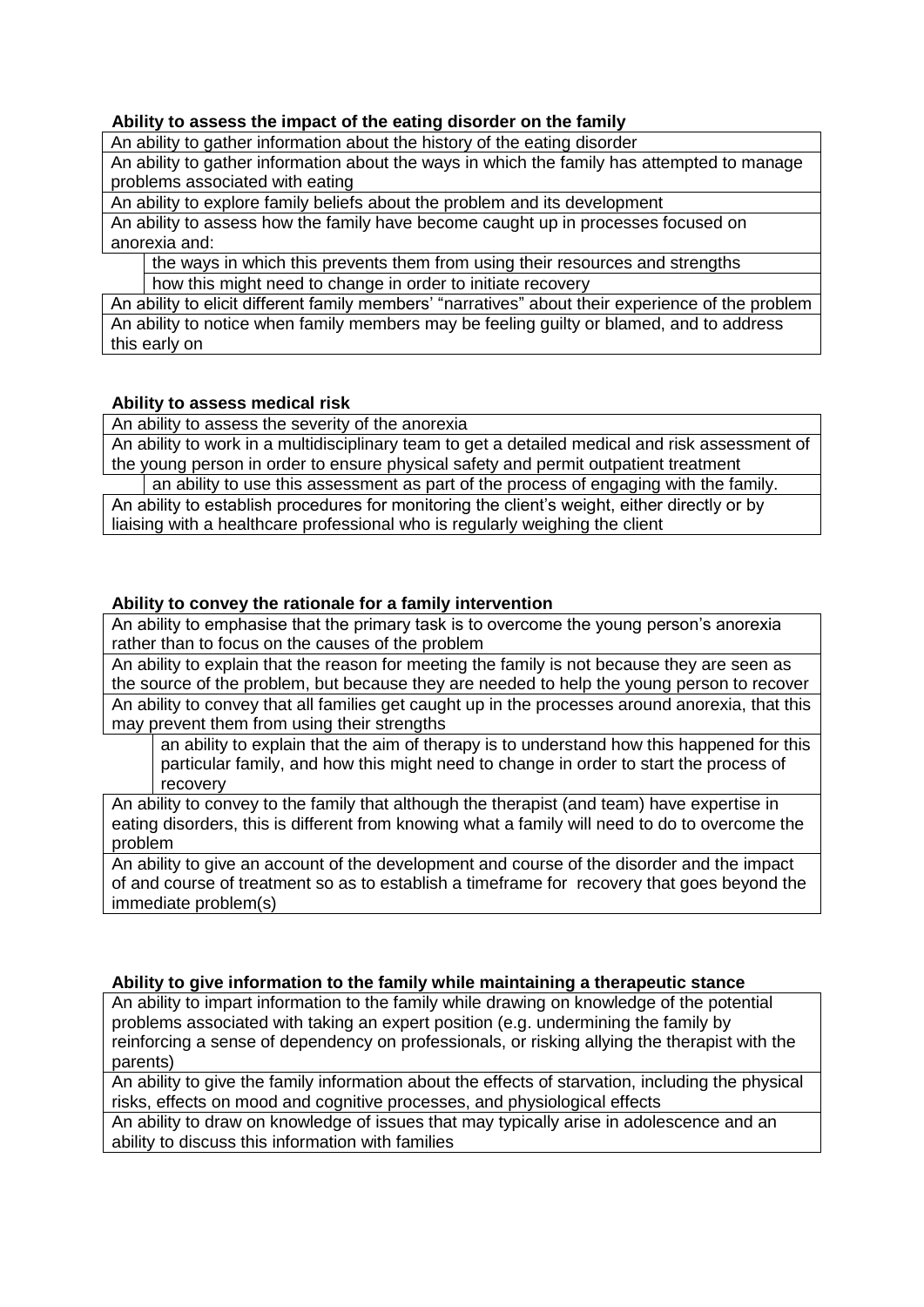## **Ability to mobilise family resources by intensifying anxiety**

An ability to convey to the family a knowledge of and familiarity with eating disorder behaviours, weight loss and other symptoms, whilst maintaining an appropriate level of concern and without minimising the seriousness of the problem

An ability to intensify the family's concern, whilst at the same time maintaining an optimistic approach to treatment, through:

explaining the gravity of the problem

explaining the significance of different aspects of the symptoms

refraining from offering reassurance ,

#### **Ability to engage the young person with anorexia**

An ability to engage the young person with anorexia in the room with their parents/family present.

An ability to maintain a therapeutic stance that empathises with the young person and their predicament while maintaining a clear stance against the anorexia and the risks that it poses, and to model this position for the parents.

An ability to convey to the young person a distinction between taking sides against the anorexia as opposed to taking sides against the young person

#### **Ability to reframe the family relationship to anorexia using "externalising techniques"**

An ability to use language that begins to label the eating problem as an external force taking over the young person's life and which they are unable to resist on their own.

An ability to use "externalising conversations" in which anorexia is labelled as separate from the young person

An ability to use an externalising stance as a way of giving new meaning to some of the behaviours and experiences of anorexia (e.g. describing the effects of starvation on healthy volunteers)

An ability to engage both parents and the young person in adopting an externalising stance to ensure that both retain responsibility for the management of the problem and to ensure that the parents do not take control

#### **Ability to explore family background, family values and the cultural context of the family**

An ability to explore further the family background, cultural context, belief systems, in order to focus on strengths and resilience

An ability to help the family discuss difficult issues in the family background through the use of :

#### future questioning

facilitating the adolescent observation of her parents discussing their own experiences of growing up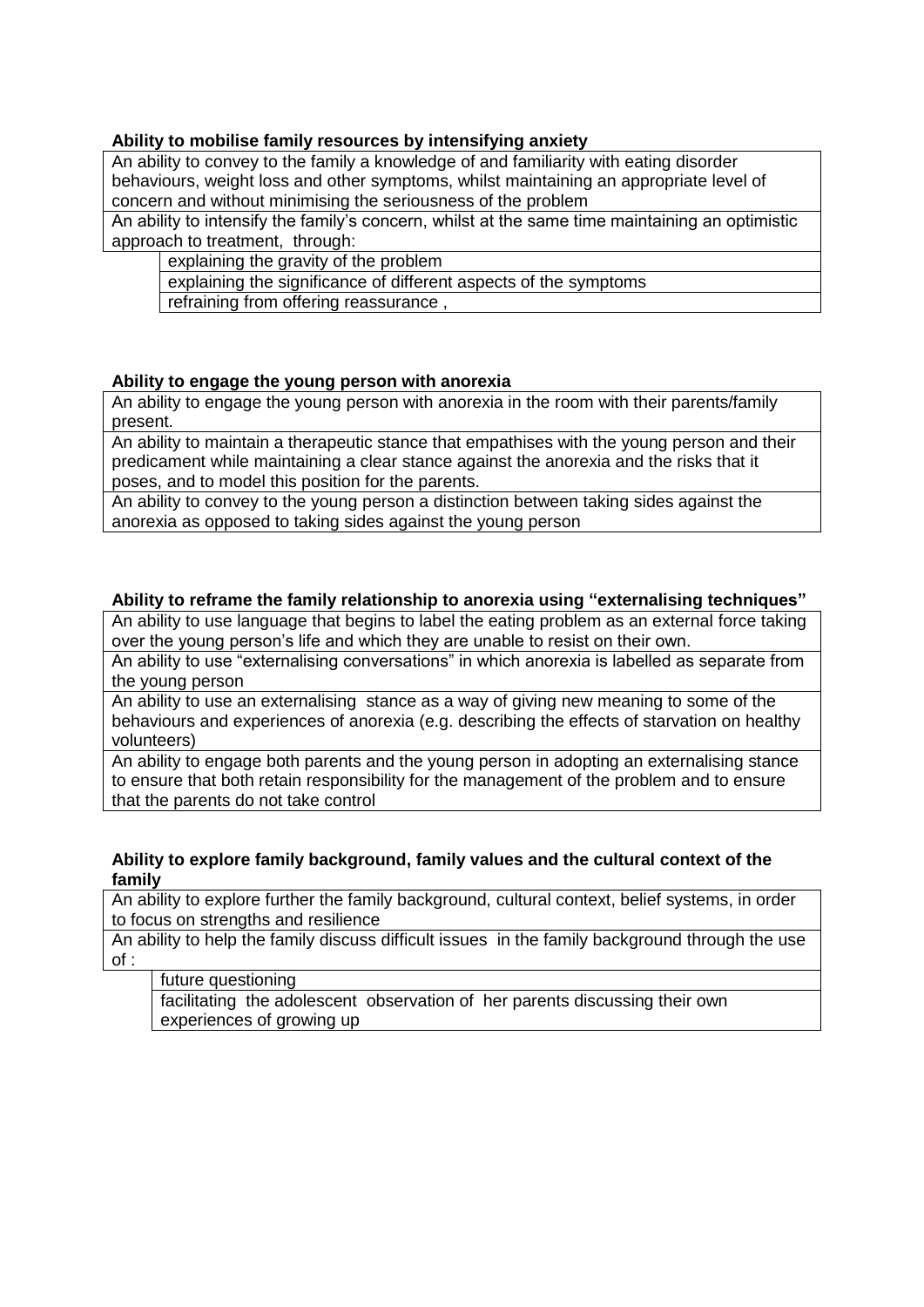## **Helping the family to challenge the problem**

#### **Ability for the family to monitor eating behaviour and weight**

An ability (while acknowledging taking an expert stance as the therapist) to communicate to the parents that they, as parents, know that their child has to eat to gain weight and that they have a key role to play in achieving this aim

An ability to help the parents not to listen to the *anorexic voice* speaking to their child, by using techniques such as:

giving a meal plan and using diet sheets (if needed)

having a joint consultation with a dietician (if needed)

#### **Ability to describe behaviour at mealtimes**

An ability to get a detailed description of what happens at mealtimes, including:

who makes decisions about food who prepares the food

who serves the food

how much food is served

An ability to discuss in a non-judgemental way how the family interacts around food, An ability to ask how mealtimes/food used to be managed by the family and how this has evolved to the current patterns

## **Ability to challenge beliefs about the impossibility of parental action**

An ability to explore with the parents how their usual ways of managing have been undermined by the eating disorder

An ability to explore how the parents work together and how they deal with differences between themselves

An ability to explore differences between the parental positions as a potential resource

An ability to emphasise the need for parents to develop a united stance in facing anorexia An ability to offer examples of ways that parents can cope by :

meeting parents' requests for instructions on how to manage mealtimes through the use of examples of approaches taken by other families, while being clear that these may not work for them.

offering examples as ideas and not as instructions thereby helping to foster thought about what can be done to challenge the anorexia

#### **Ability to explore the role that anorexia has acquired in managing emotions and interpersonal relationships**

An ability to stress how emotions and interpersonal relationships as a result of the anorexia have developed rather than the role they may have played in the development of anorexia An ability to use examples of other illnesses where adaptive responses might have become unhelpful over time

#### **Ability to explore the** young person**'s motivation to change**

An ability to meet individually with the young person early in the treatment (while ensuring this does not become an alternative to family treatment)

An ability to explore areas that the young person may have found difficult to talk about in the presence of their parents, including the possibility of abusive experiences

An ability to explain and consider the implications of the limits of and boundaries to confidentiality with the young person in a family intervention